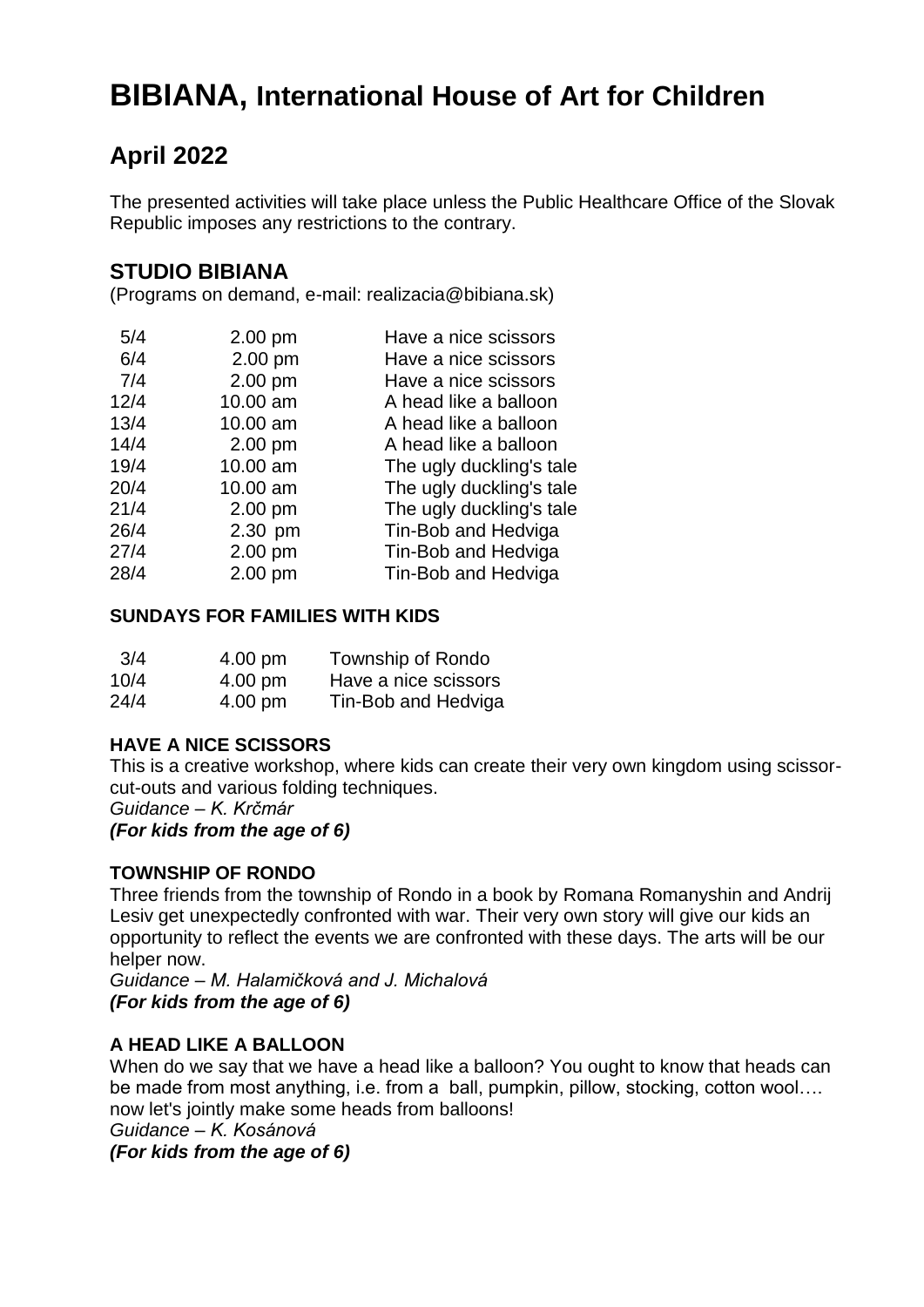## **THE UGLY DUCKLING'S TALE**

Who am I? Where is my place in this world? Why did that happen to me? Each of us knows those questions more than well - and this can be applied to young- and old-ones. Everybody also knows this tale by H. Ch. Andersen. The new approach to this story by Štúdio BIBIANA — offers the chance of finding answers at least to some of them - in a sensible and humorous way.

*Songs lyrics – Z. Pašuthová, music – J. Dobrakov, graphics and space – N. Štefunková, dramaturgy of the musical and arts parts from 2003 – K. Kosánová, director – M. Kecskésová, cast – B. Kamenská and Š. P. Králik (For kids aged 4+)* 

## **TIN-BOB AND HEDVIGA**

Tin-Bob is the most-shiny tin-can in the factory. He is definitely very proud of him, clearly seeing his "starry" future … He will be definitely filled with the most yummy fruit candies! But his conceitedness comes quickly to an end when learning that it finally turns out to be just ordinary dog-food. Moreover - an expired one. The lesson of this book is that what really counts is not how perfectly we look, but rather how we really are. The kids can make their very own tin-man along with the lady-illustrator Hedviga Gutierrez.

*Guidance – H. Gutierrez* 

*(For kids from the age of 6)*

## **PROGRAMS FOR CHILDREN FROM THE AGE OF 18 MONTHS ACCOMPANIED BY AN ADULT**

(Programs for the public without advance booking)

| 10/3 | 10.00 am | Little "Glovey" |
|------|----------|-----------------|
|------|----------|-----------------|

31/3 10.00 am Little "Glovey"

#### LITTLE "GLOVEY"

Reader's workshop about a book by Ukrainian authors - awarded at the Biennale of Illustrations Bratislava. It is a well known tale about a lost little glove (Glovey) played by the kids themselves (along with their parents). The tale as such gets accompanied by a book. Finally, the kids can take their (self-made) "puppet" home. More than ever before, the proverb hold true — "There more - the merrier" … or more literary: Good people welcome even in large numbers".

*Guided by the program's authors – M. Halamičková and J. Michalová (For kids from the age of 18 months accompanied by an adult)* 

#### **PROGRAMS OF THE CENTRE FOR JUVENILE LITERATURE, READING AND SK IBBY**

| 2/4 | $2.00$ pm         | Peep-in! (1st)                        |
|-----|-------------------|---------------------------------------|
| 2/4 | 3.30 pm           | <b>Dreadnaught in the book!</b> (1st) |
| 9/4 | $2.00$ pm         | Peep-in! (2nd)                        |
| 9/4 | $3.30 \text{ pm}$ | Dreadnaught in the book! (2nd)        |

For more information on the workshops call 02/2046 7174 or [www.bibiana.sk](http://www.bibiana.sk/)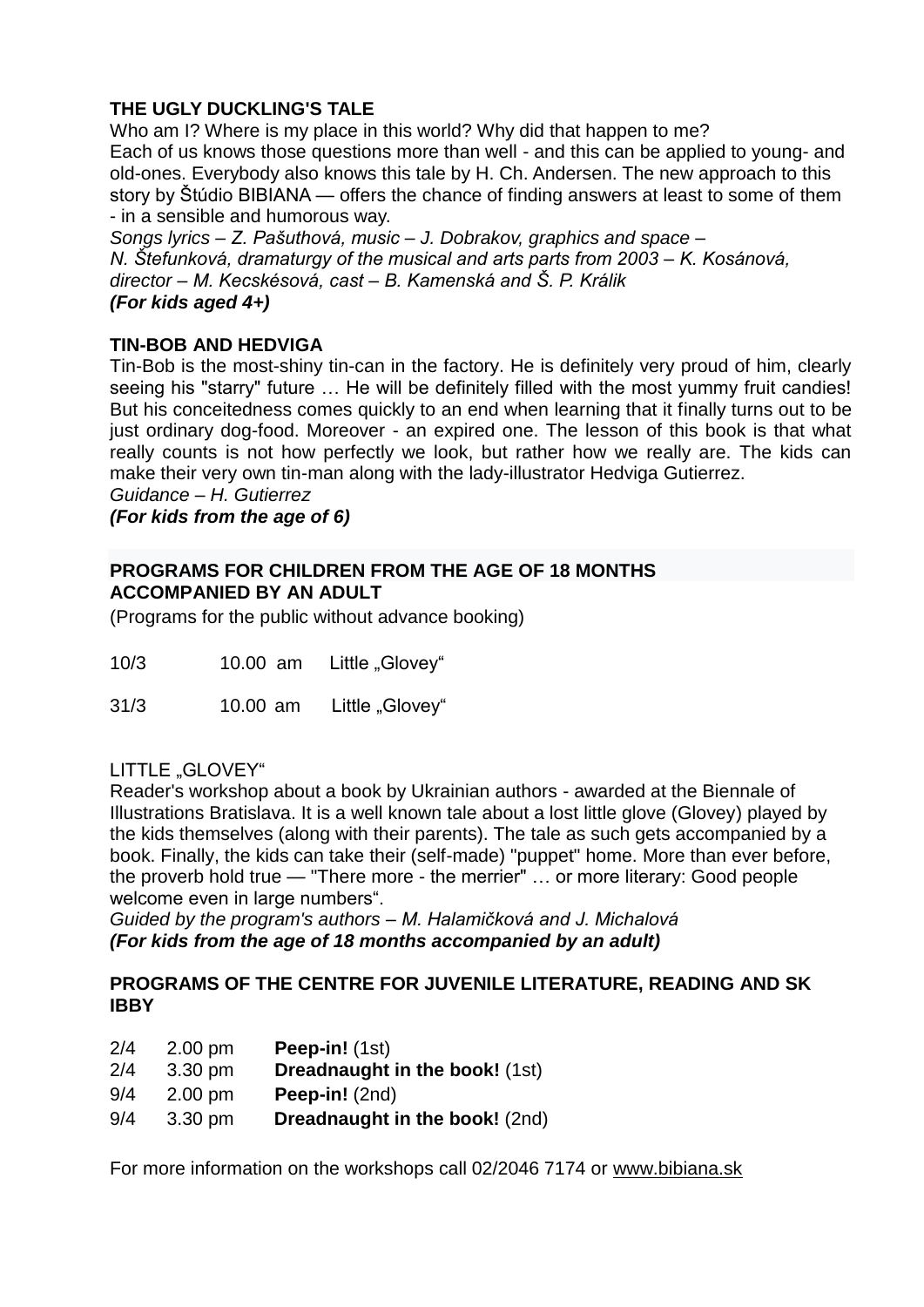#### **PEEP-IN!**

This is a 90-minutes lasting practical online workshop for parents, teachers and pre-primary education teachers on reading with kids, offering also some practical advice on how to use illustrations in children literature for spreading the context and creating overlaps according to the child's needs.

*(For adult participants) Guidance – T. Vráblová* 

#### **DREADNAUGHT IN THE BOOK!**

This is a 90-minutes lasting practical online workshop for parents, teachers, pre-primary education teachers and librarians on the work with the narrative when reading with children. It comes with some practical advice on how to use the story for spreading the context and creating overlaps according to the child's needs.

*(For adult participants) Guidance – T. Vráblová* 

#### **PROGRAMS FOR SCHOOLS**

(Programs on demand, e-mail: [eva.ciferska@bibiana.sk,](mailto:eva.ciferska@bibiana.sk) phone 02/2046 7172)

| 13/4                 | 10.00    | Tale of three little pigs |
|----------------------|----------|---------------------------|
| $\sim$ $\sim$ $\sim$ | $\cdots$ | — 1 <i>1</i> 1 1          |

13/4 11.00 Tale of three little pigs

#### **TALE OF THREE LITTLE PIGS**

Let's delve in memories of those famous brave friends and view the pictures from their adventurous journey — i.e. the pictures in your very own fantasy. Let's find the right answers to the following questions: How does the land of their exploration endeavour look like? Let's draw a map of their journey. What are the little pigs distinct from each other? What are their names? What did they have on them?

*Guidance – M. Jánošíková* 

*(For elementary school classes - grades 1-4)*

## **PROGRAMS OF THE BIENNALE OF ILLUSTRATIONS BRATISLAVA**

## **ANIMÁTORI ODPORÚČAJÚ RECOMMENDED BY ANIMATORS**

Online – Facebook and Instagram

BIBIANA will gradually introduce Slovak directors and creators of animated movies, who know the global animation-scene and who are capable of evaluating their quality. Based on their recommendations, the kids as well as the adults will familiarise themselves with really good, interesting and widely accessible films from all over the world.

The recommended films will be gradually made public in the social media.

When: each Saturday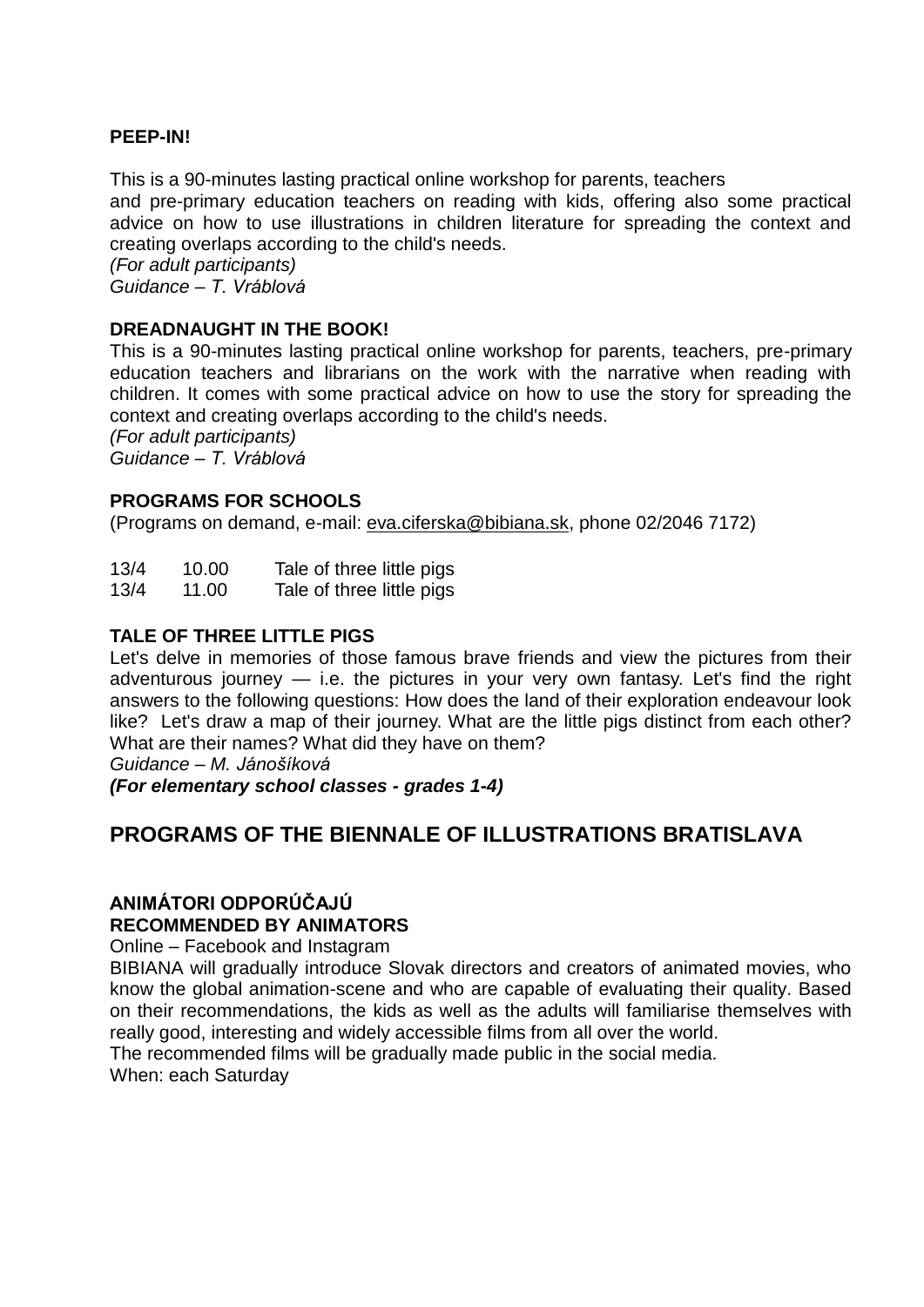## **DUEL OF FIGURES** (competition)

Online - Facebook, Instagram

This playful duel between Czecho-Slovak figures is the first series of our internet game run on our social networks. Apart from the obligatory fun and entertainment, the game offers also the opportunity to delve in memories of all the iconic classical animated characters from our childhood — and the younger-ones can learn in this way that something like this existed a to all. The principle of this game is very simple. We fielded 8 pairs of animated heroes and the participants will choose one winner each week.

At the end of this competition will be only one winner left  $=$  the most favourite

Czecho-Slovak animated fairy-tale figure.

**When: From the end of January 2022 – till the end of April 2022** 

# **EXHIBITIONS AT BIBIANA**

## **FROM ONE TOY TO ANOTHER**

A well designed and manufactured toy supports and even develops the sense of beauty, purposefulness and empathy in us. Our exhibition starts with a re-paint of a painting by Pieter Brueghel, on which the kids can look for games that are sill played today. Further they find here replicas of historic toys made according to archaeological findings, the iconic technical construction toy named "Merkur", (screws and perforated sheet-metal parts), which gets manufactured since 1920 a city from a big and colourful kit, a tiny house for the dolls and a Teddy-bear, but also plastic-toys from the last century by the famous designer Libuša Niklová. They will learn to know toys designed by our contemporary designers and they can even invent and design their very own toy.

This interactive toy-focused exhibition is BIBIANA's contribution to the Year of Slovak Design, which was proclaimed by the Culture Ministry of the Slovak Republic.

*Idea and script – I. Abrahamfyová; creative design – R. Bezák; graphics – S. Brezinová; dramaturgy – V. Marákyová* 

**When: 17/9/2021 – 11/9/2022**

## **PLAYFUL HEAD**

We got inspired for this exhibition by the beautiful book by the Czech authors David Böhm and Ondřej Buddeus: Hlava v hlavě (A head in(side) the head). The exhibition is virtually packed with interactive elements about this most important part of the human body - the head. You will learn here not only how different artists depicted it, how it is called by different people, how an idea arises in the head and how much the human brain weighs, but also what wrinkles are, what we have senses for, as well as why our eyes do not grow. You can even learn to draw a head here. So… explore and have fun!

*Theme and script – K. Kosánová; artistic & spatial solution – B. Peuch;*

*Dramaturgy – V. Marákyová*  **When: 18/2/2022 – 18/9/2022**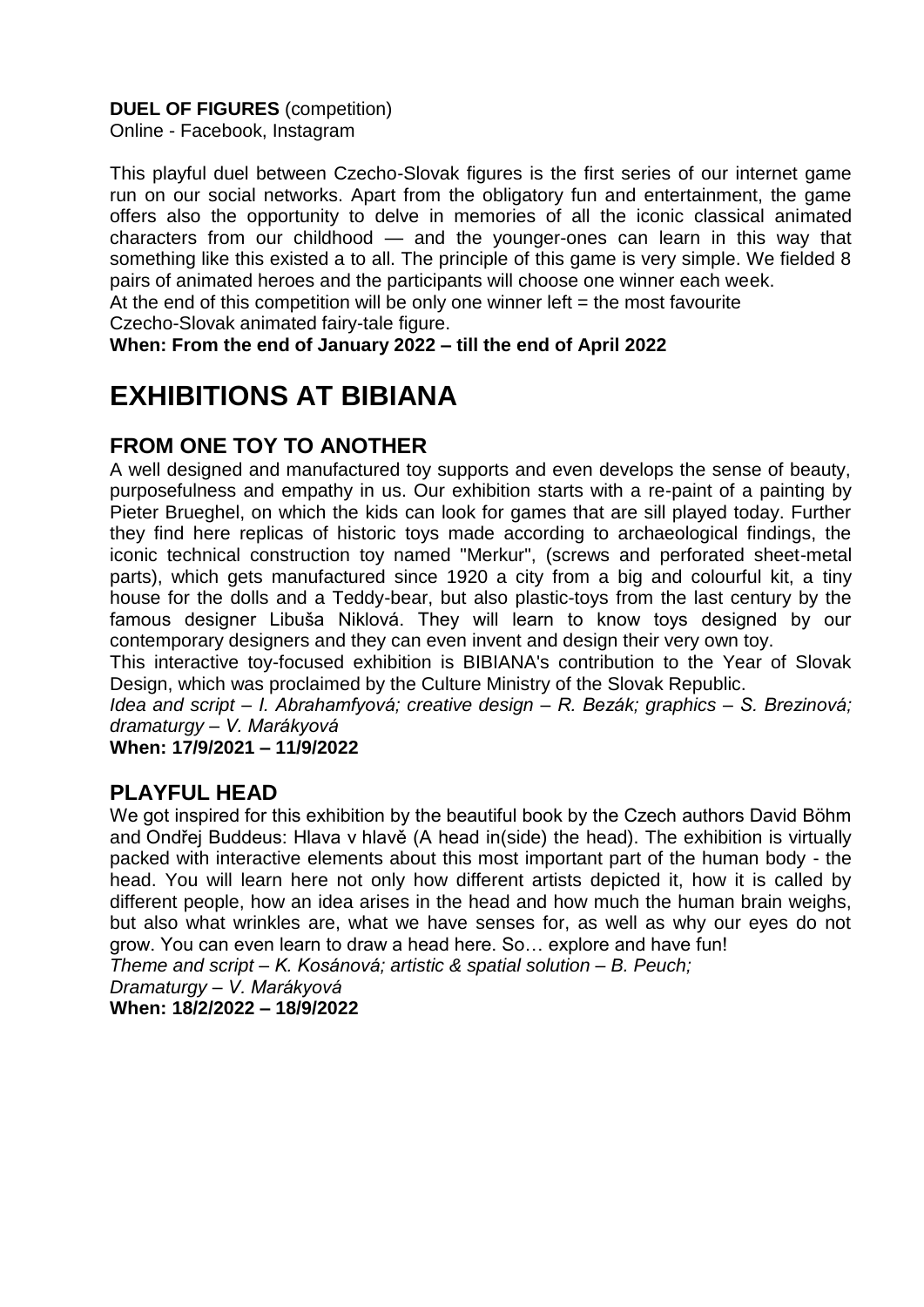## **# word # language # book**

This exhibition of books and magazines for the children and youth of ethnic minorities in Slovakia — presents art-works by those minorities in this field, both in their native language, as well as in Slovak. Those authors and stories help preserving the mother tongue and ethnical identity.

The kids will have the opportunity of solving puzzles with book-illustrations, play "memory" and language-focussed card games, solve cross-word puzzles or form sentences from magnetic fragments.

The exhibition includes accompanying events, book presentations, public readings by the authors, workshops or performances of classical chamber-music.

*The exhibition was prepared by the team of the Centre of Children Literature, Reading and SK IBBY (Centrum detskej literatúry, čítania a SK IBBY) in cooperation with the Library of BIBIANA; technical implementation – Allan Lučenič and his team*  **When: 24**/**3 – 24**/**4/2022** 

## **GARDEN OF (FAIRY) TALES**

The exhibition named "Garden of (fairy) tales" presents art-works by the Ján Albrecht Artistic Primary School (ZUŠ), inviting the kids at the very same time to learn about music, fine arts, theatre, as well as dancing - all that in very creative and playful way. The little visitors and their parents will get an opportunity to watch videos and sample-works of the all the branches at this art-school. In the course of its long existence, the school executed numerous nation-wide or international projects and contests. Under the guidance of experienced pedagogues, the students/pupils won prestigious international awards and recognitions. Many graduates continued their education on artistic secondary schools and universities — currently participating by their professional work in the creation of contemporary Slovak art and culture.

**When: 29/4 – 29/5/2022** 

## **EXHIBITIONS OUTSIDE BIBIANA**

Information Center in Piešťany, PIEŠŤANY **Our Slovak and international KLÁRA JARUNKOVÁ** When: April 1 – May 31, 2022

Varšava, Verejná knižnica mesta Varšavy **BIENÁLE ILUSTRÁCII BRATISLAVA - BIB 2021 VO VARŠAVSKEJ VEREJNEJ KNIŽNICI** When 7. 4. 2022 - 28. 4. 2022

Oceanarium in Hirsthal, DENMARK **DEEP-SEA TALES**  When: 12/2 – 9/6/2022

Anton Bernolák Library in the city of NOVÉ ZÁMKY **SLOVAK ILLUSTRATORS AWARDED IN THE BIB**  When: 1/3 – 1/4/2022